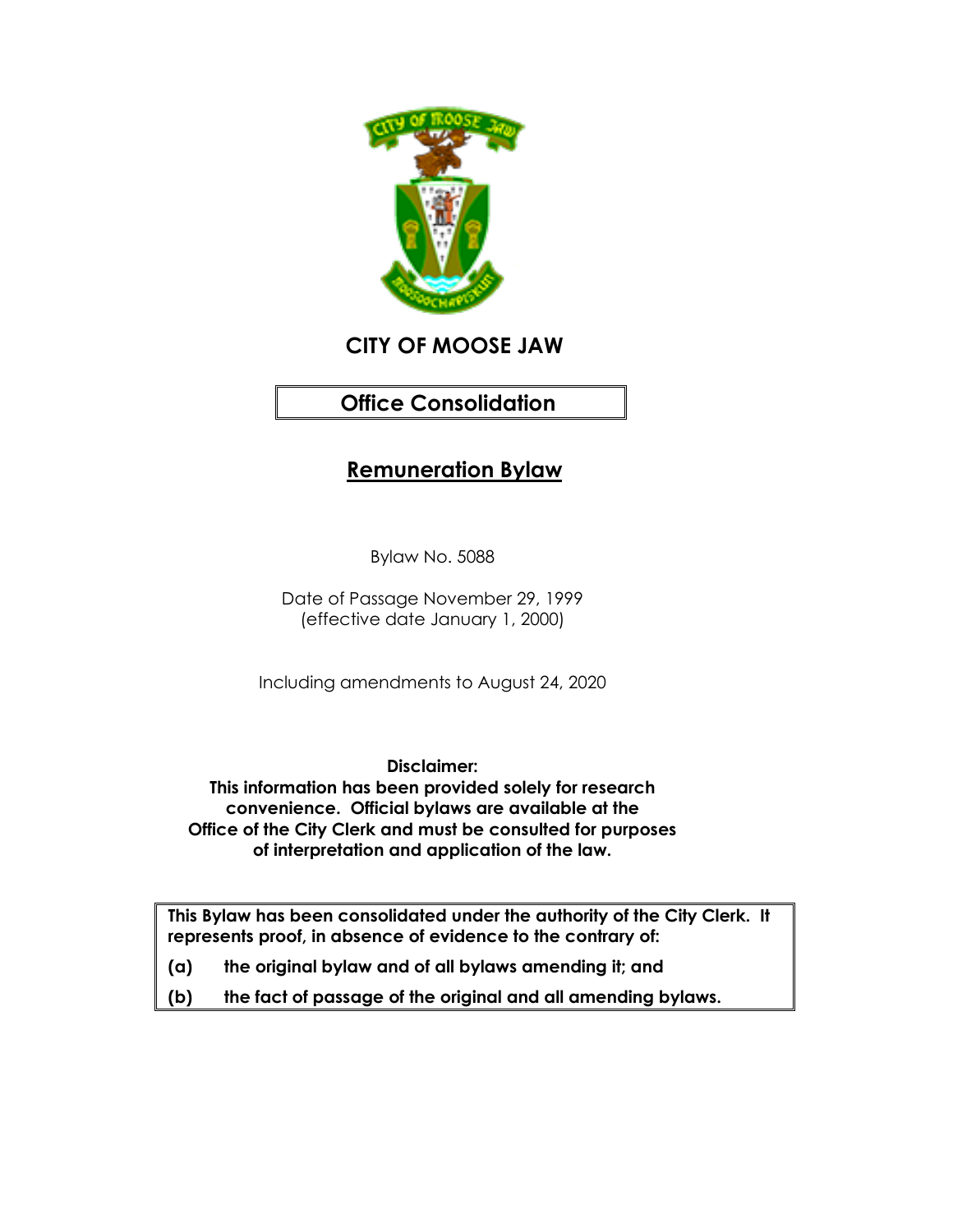| <b>AMENDMENTS</b>     | <b>DATE PASSED</b> | <b>FORCE/EFFECT</b> |
|-----------------------|--------------------|---------------------|
| Bylaw No. 5119        | December 11, 2000  | January 1, 2001     |
| <b>Bylaw No. 5245</b> | October 24, 2005   | January 1, 2005     |
| <b>Bylaw No. 5276</b> | July 30, 2007      | January 1, 2007     |
| <b>Bylaw No. 5325</b> | January 25, 2010   | January 1, 2010     |
| <b>Bylaw No. 5480</b> | July 14, 2014      | July 1, 2014        |
| Bylaw No. 5587        | June 24, 2019      | June 24, 2019       |
| Bylaw No. 5627        | August 24, 2020    | August 24, 2020     |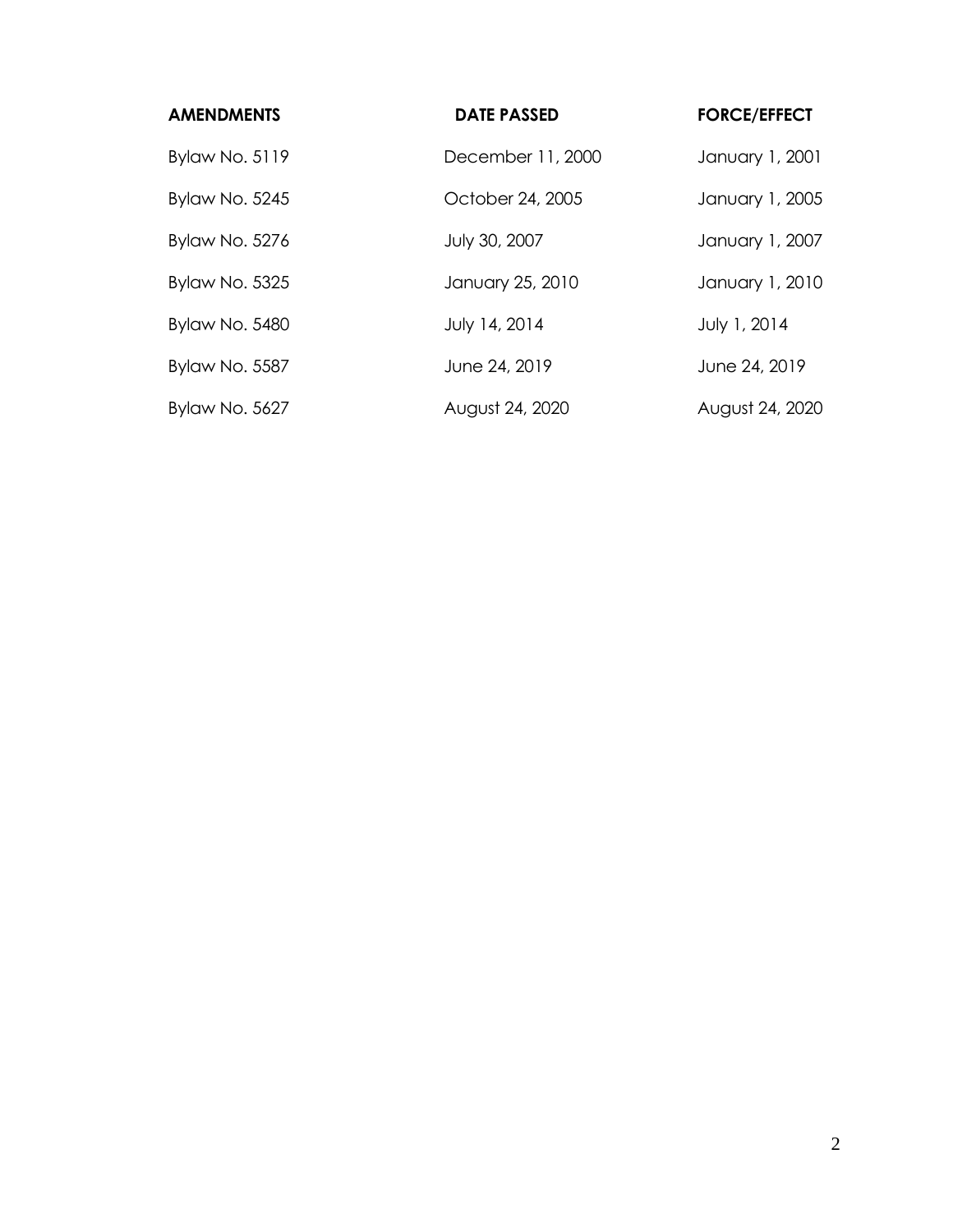## **BYLAW NO. 5088**

## **A BYLAW OF THE CITY OF MOOSE JAW TO PROVIDE FOR THE REMUNERATION OF MEMBERS OF CITY COUNCIL**

**==================================================**

#### **Title**

1. This Bylaw may be referred to as the Remuneration Bylaw.

*Bylaw No. 5088*

### **Interpretation**

- 2. In this Bylaw, in any supplemental or amending Bylaws, and in any schedules attached hereto, the following words and terms shall have the following meaning unless there is something in the subject matter or context inconsistent herewith:
	- (a) the term "**Annual Indemnity**" means the remuneration paid to members of City Council determined:
		- $(i)$  in the case of the Mayor, in accordance with section 3;
		- (ii) in the case of members of City Council, other than the Mayor, in accordance with section 4;

as adjusted from time to time in accordance with this Bylaw.

- (c) the term "**City**" means the Municipal Corporation of the City of Moose Jaw or, where the context requires, the geographical area within the city limits of the City of Moose Jaw.
- (b) the term "**City Council**" means the elected officials of the City of Moose Jaw.
- (d) the term "**Deputy Mayor's Allowance**" means the additional remuneration paid to members of City Council, determined in accordance with section 4, as adjusted from time to time in accordance with this Bylaw.
- (e) the term "**Daily Per Diem**" means the additional remuneration paid to members of City Council, determined in accordance with section 4, as adjusted from time to time in accordance with this Bylaw.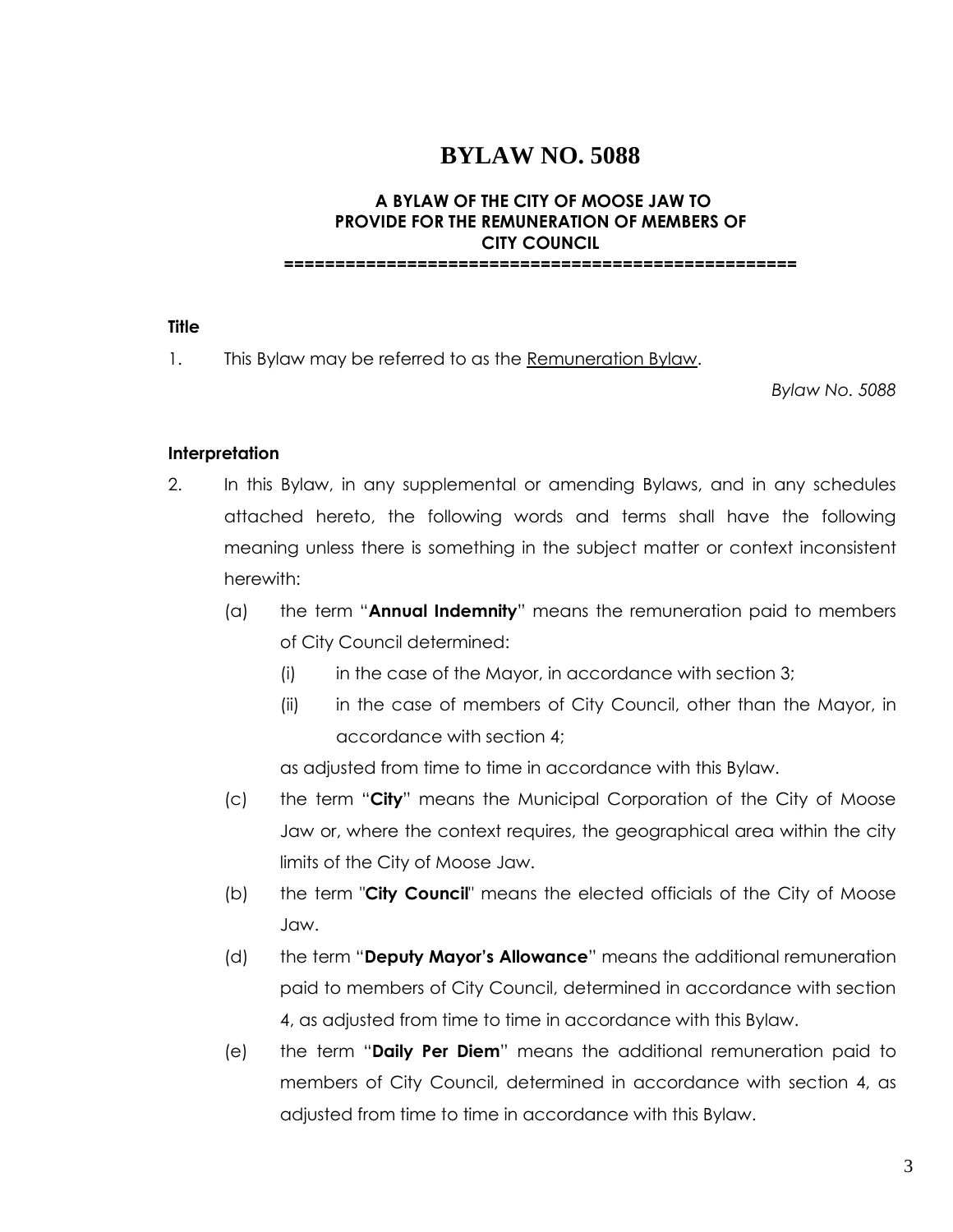- (f) the term "**Expense Appropriation**" means the sum annually fixed in the City's Operating Budget in accordance with section 5, as adjusted from time to time in accordance with this Bylaw.
- (g) the term "**member**" means a member of City Council and includes the Mayor.

*Bylaw No. 5119*

#### **Mayor's Remuneration**

3(1) Effective November 16, 2020, the Mayor shall be paid remuneration based on that of a Saskatchewan MLA (January 1, 2021 calculation of \$100,068) as set by the Board of Internal Economy of the Saskatchewan Legislature. Effective January 1, 2021 the Mayor shall be paid an Annual Indemnity in the total amount of \$100,068.

#### *Bylaw No. 5627*

- (1.1) Effective July 1, 2021, and each year thereafter, the Annual Indemnity paid to the Mayor shall be adjusted by the same percentage utilized by the Board of Internal Economy of the Saskatchewan Legislative Assembly applying to the charges to the Saskatchewan MLA remuneration as determined April 1 annually. *Bylaw No. 5627*
- (1.2) Effective January 1, 2010, the Mayor shall be eligible for all benefit programs on the same terms and accessibility as members of the City of Moose Jaw's Out of Scope staff and that the waiting period of six (6) months for Group Insurance be waived.

## *Bylaw No. 5480*

(2) In addition to the remuneration set forth in subsection (1), the Mayor shall be paid an automobile allowance for travel within the City of Moose Jaw, which allowance shall be fixed in the City's annual operating budget.

*Bylaw Nos. 5088, 5119, 5325 and 5480*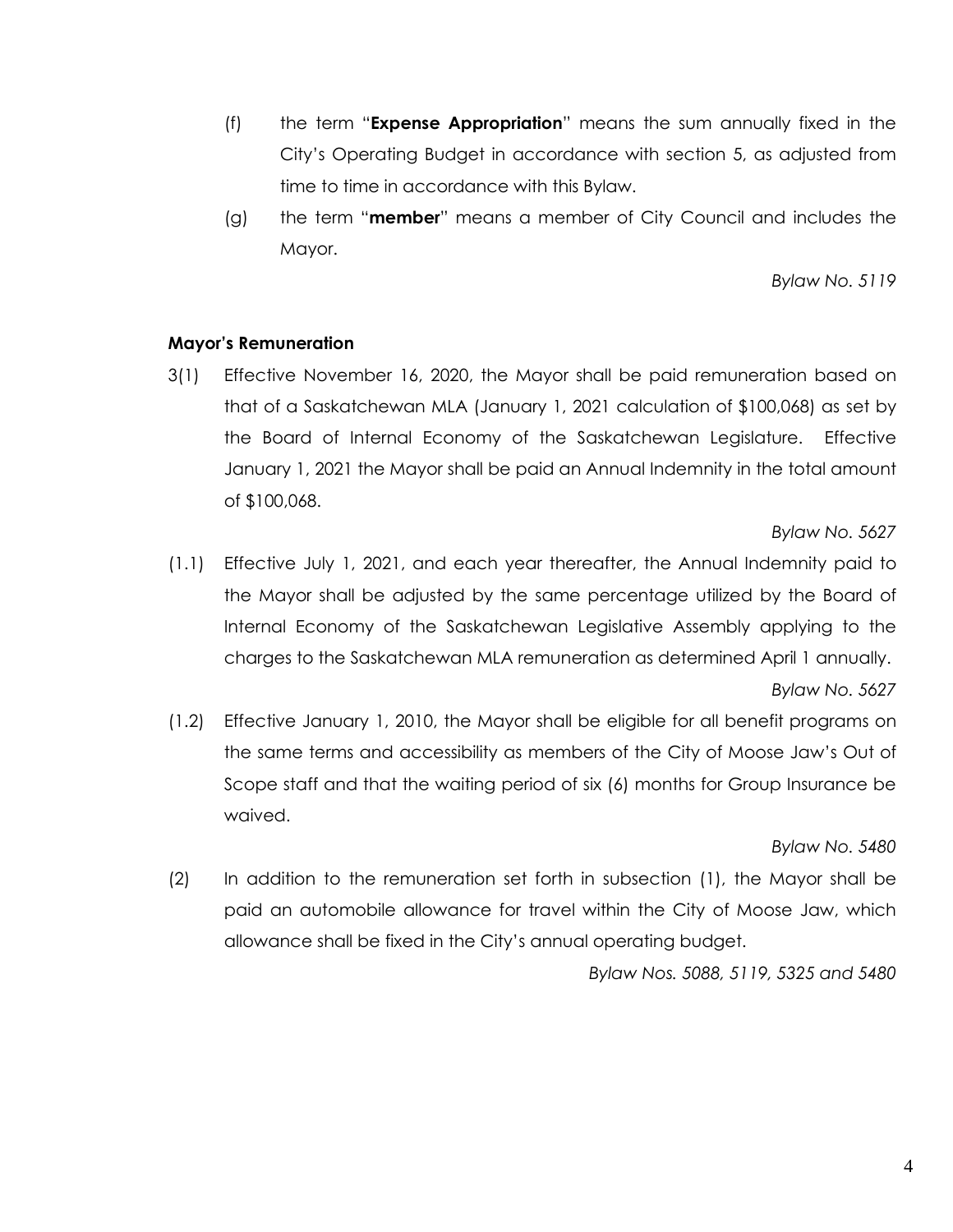## **Councilor's Remuneration**

4(1) Effective November 16, 2020, all members of City Council, other than the Mayor, shall be paid remuneration of an annual indemnity in the amount of \$33,323, (January 1, 2021 calculation of \$33,323) equivalent to 33.33% of the Mayor's Remuneration adjusted in the same manner and time as the Mayor.

*Bylaw No. 5627*

4(1.1) Effective July 1, 2021, and each year thereafter, the Annual Indemnity paid to Councillors shall be adjusted by the same percentage of 33.33% calculated on the Mayor's wage.

#### *Bylaw No. 5627*

(2) In addition to the annual indemnity set forth in subsection (1), any member of City Council appointed a Deputy Mayor shall be paid a Deputy Mayor's Allowance during the period of appointment.

#### *Bylaw No. 5325*

(3) Effective November 16, 2020, the Deputy Mayor's Allowance shall be the sum of \$420.92 per month.

#### *Bylaw No. 5627*

(4) Effective July 1, 2014 the Deputy Mayor's allowance as set forth in subsection (3) shall be adjusted annually by the same percentage authorized by the Board of Internal Economy of the Saskatchewan Legislative Assembly to apply charges to Saskatchewan Cabinet Minister remuneration as determined April 1, annually.

#### *Bylaw No. 5480*

(5) In addition to the Annual Indemnity set forth in subsection (1), all members of City Council, other than the Mayor, shall be paid a Daily Per Diem for attending on any business of the City outside of the City of Moose Jaw that is not part of the member's regular duties.

#### *Bylaw No. 5325*

(6) Effective November 16, 2020, the Daily Per Diem shall be the sum of \$161.30 per day or portion thereof on a pro-rata basis to be charged against their Travel/Education Allowance.

#### *Bylaw No. 5627*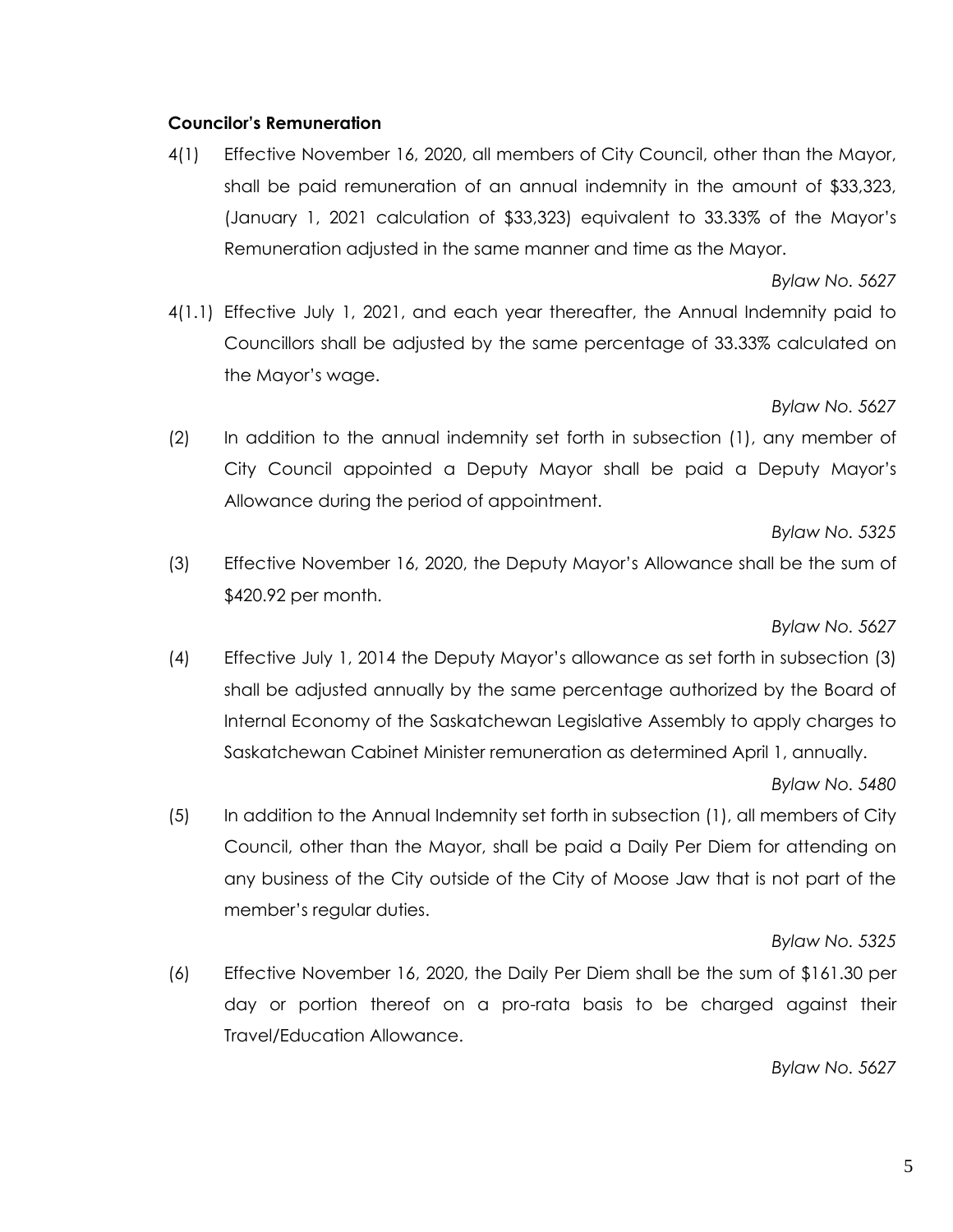(7) In and for the year 2014 and each year thereafter the Daily Per Diem set forth in subsection (6) shall be adjusted effective July 1 in accordance with the most recent Saskatchewan Annual Consumer Price Index.

*Bylaw No. 5480*

(8) In terms of benefits, members of City Council shall be eligible for Accidental Death and Dismemberment insurance coverage only.

*Bylaw No. 5325*

## **Travel, Food, Lodging and Other Out-of-Pocket Expenses**

- 5(1) The City's annual operating budget shall fix an Expense Appropriation for each member of City Council, for travel, food, lodging and any other out-of-pocket expenses.
- (1.1) Effective November 16, 2020, the General Expense Appropriation shall be fixed in the amount of \$3,000 for each member of City Council. The Expense Appropriation for the Mayor shall be fixed in the amount of \$10,000 together with a car allowance of \$6,000 per annum. The Mayor would be entitled to out-of-City mileage for destinations greater than 250 kilometers in the same manner as a City employee.

*Bylaw No. 5627*

(1.2) Effective January 1, 2021, the Councillor Travel/Education Allowance be increased annually by the same percentage applied to the Mayor's remuneration related to the MLA indemnity.

*Bylaw No. 5627*

- (2) All members of City Council shall be reimbursed for travel, food, lodging and any other out-of-pocket expenses incurred by the member on any business of the City of Moose Jaw:
	- (a) while the member is necessarily absent from the City of Moose Jaw or that is not part of the member's regular duties; and
	- (b) that is not in excess of that member's annual Expense Appropriation.
- (3) Notwithstanding subsection (2), any member of City Council may be reimbursed for any travel, food, lodging and any other out-of-pocket expenses that are approved by City Council.
- (4) Reimbursement of expenses pursuant to this section shall be at the rate of compensation fixed by City Council, from time to time, for out-of-town travel for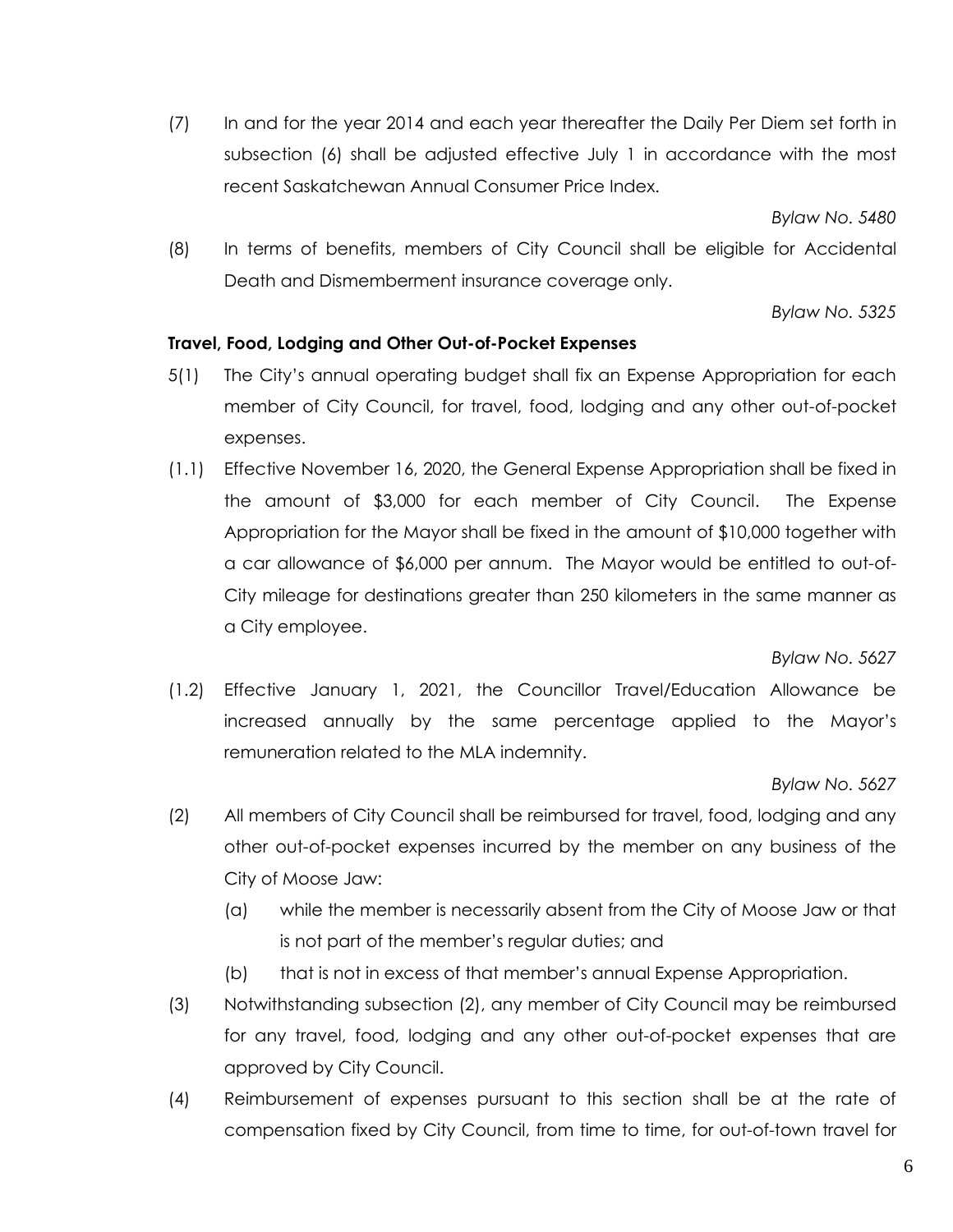civic employees. All other claims for expenses shall be based on actual expenses.

- (5) All claims for expenses pursuant to this section shall comply with and be reimbursed in accordance with the procedure set forth in the City of Moose's Jaw Travel Expense Policy.
- (6) No travel shall occur outside North America without the approval of City Council *Bylaw No. 5325*
- (7) Where it has been deemed necessary for a member of City Council to attend to City business outside of the City of Moose Jaw, additional travel or per diem expenses must be authorized by resolution of City Council.

*Bylaw No. 5325*

(8) Any member of City Council elected or appointed, by resolution of Council, to a Saskatchewan Urban Municipalities Association (SUMA) or Federation of Canadian Municipalities (FCM) Board or Committee, be reimbursed for travel and per diem in addition to any other reimbursement and the travel allowance provided, unless the said organization pays for same, in which case the member of City Council shall receive no additional reimbursement.

## **Interpretation of this Bylaw**

6. City Council shall be responsible for the interpretation of this Bylaw and any issue arising as to the application of this Bylaw or the eligibility of a member for remuneration or reimbursement for expenses shall be referred to City Council and the decision of City Council shall be final.

*Bylaw No. 5088*

## **Bylaw No. 4726 Repealed**

7. Bylaw No. 4726 is repealed.

## **Coming into Force**

8. This Bylaw comes into force and effect January 1, 2000.

*Bylaw No. 5088*

*Bylaw No. 5088*